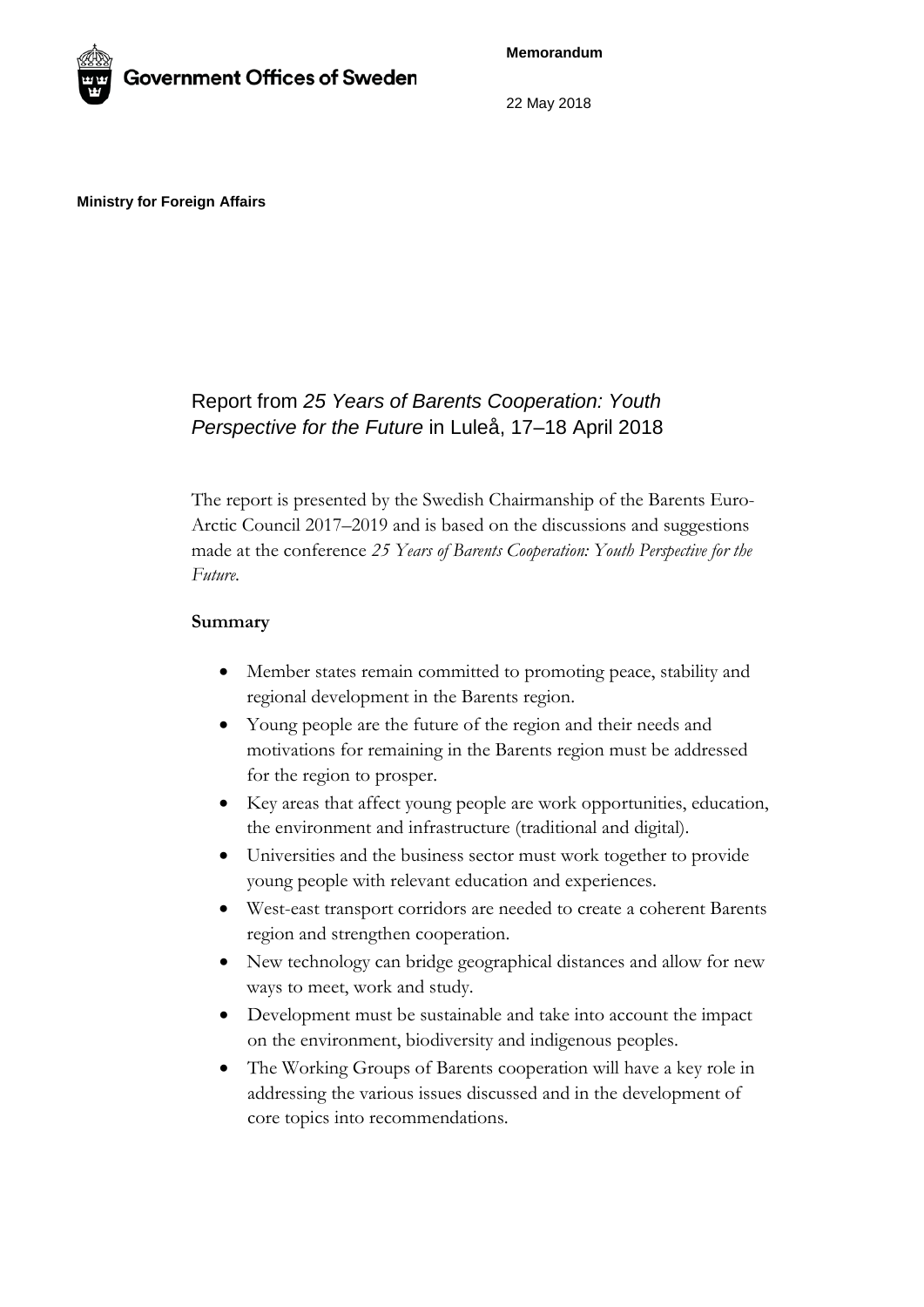- The Joint Working Group on Youth will coordinate the process.
- Based on these recommendations, the Swedish Chairmanship will define future strategic priorities to be presented at the ministerial meeting in the second half of 2019, in conjunction with the handover of the Chairmanship to Norway.

On 17–18 April, 150 officials, stakeholders, experts and young people met in Luleå, Sweden to discuss the future, possibilities and challenges of the Barents region from a youth perspective. The conference, which celebrated 25 years of Barents cooperation, was hosted by the Swedish Minister for Upper Secondary School and Adult Education and Training, Anna Ekström, and arranged by the Swedish Chairmanship of the Barents Euro-Arctic Council in cooperation with the County of Norrbotten.

The youth perspective is an important priority for the Swedish Chairmanship, and it also permeates the entire Chairmanship programme. The conference gathered 60 young people from Finland, Norway, Russia, and Sweden in Luleå, and was followed by additional young people through the live streaming of the event on social media. Young people were given the opportunity to ask questions and voice their concerns during a panel debate, as well as actively take part in lunch bag discussions on environmental, economic and social issues. During the conference, Minister Anna Ekström also unveiled two regional youth projects that Sweden will be supporting during its Chairmanship: *Robota 18 The Next Generation*, which will be a survey about what issues young people in the Barents region consider most important, and *Applying Best Practices and Building Capacity in Arctic Indigenous Education*, an initiative to support cooperation and knowledge-sharing between indigenous peoples in the Barents region.

In their opening addresses, Minister Ekström, State Secretary Samuli Virtanen from Finland, State Secretary Tom Erlend Skaug from Norway, and the Russian representative all emphasised their respective governments' strong commitment to the founding principles of Barents cooperation of promoting peace, stability and regional development through cross-border cooperation and people-to-people contacts. They also highlighted the unique structure of Barents cooperation, involving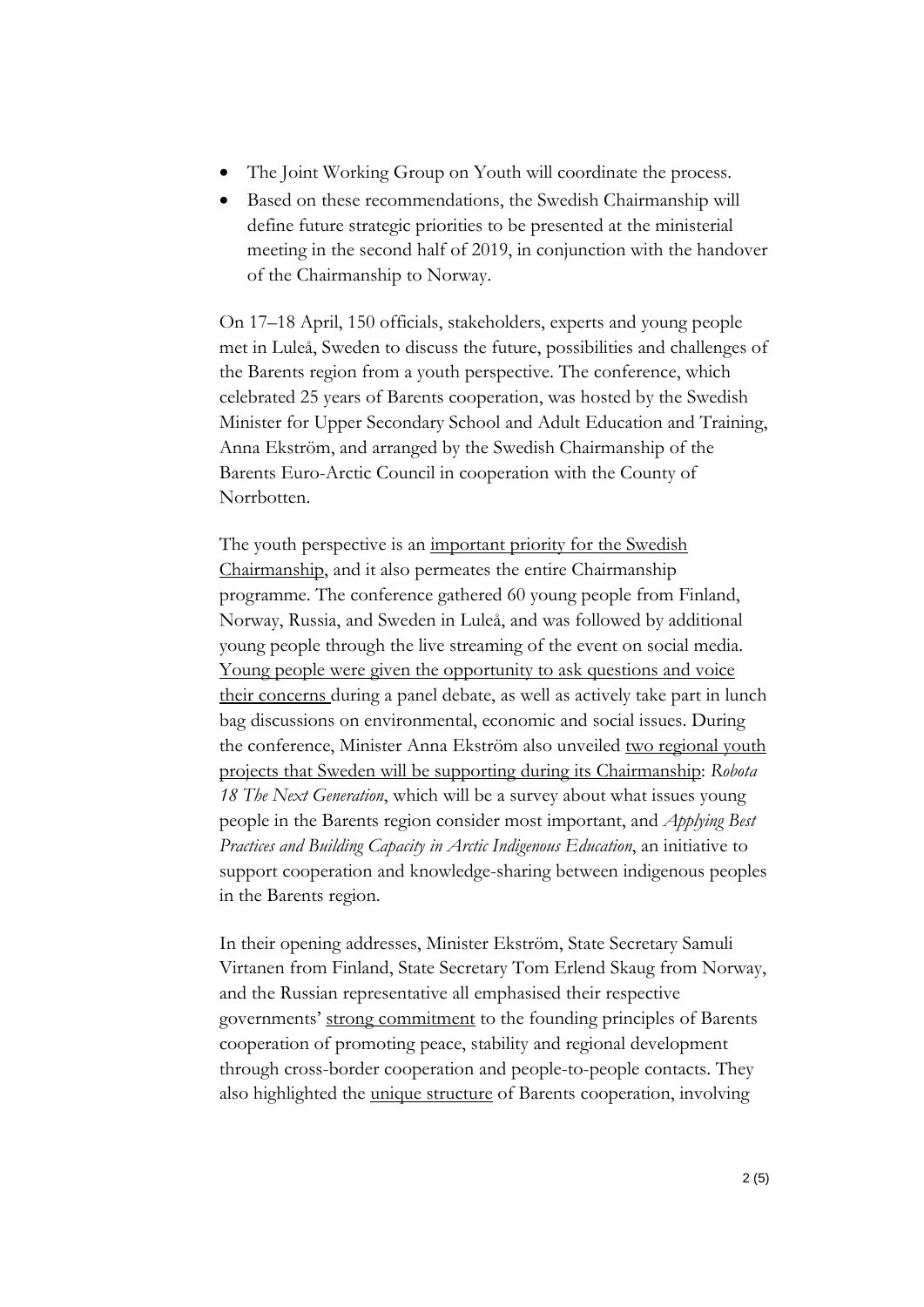national, regional and local levels, and how it serves as a role model for successful regional cooperation.

Talking about the young people of the Barents region, the speakers established that they must be given the same opportunities as other young people in the member countries, despite the specific challenges of the region.

This requires that they are invited to play an active role in policy-making and the shaping of their own future. The need for indigenous participation was also stressed.

One of the biggest problems the region is dealing with is urbanisation. People are leaving rural areas as well as large regional cities to settle in capital areas and other parts of the member countries. Youth representative Katarina Lindmark described a young generation eager to leave home and explore the world. At the same time, many foster a deep love for their home region and would consider returning to it in the future. This requires the Barents to remain an attractive region through different stages of life, providing good education and work opportunities and accessible transportation.

# **Work and education**

During the panel debate, it was pointed out that the business sector of the region is having trouble filling available positions. At the same time, young people experience a lack of opportunities, feeling that the labour market is closed to them due to insufficient skills and lack of work experience. This discrepancy shows that it is necessary to closer integrate education and the labour market to ensure that the needs and expectations of employers are met. A concrete solution suggested from the audience was to encourage more business internship positions and professional training, enabling employers to be matched with potential employees and young people to acquire experience. Another proposal voiced during both the panel debate and the later group discussions was the establishment of a platform for young entrepreneurs, where they could share experiences and receive advice, support and mentoring from successful regional business owners.

Initiatives such as internships and entrepreneurial platforms could be designed as cross-border projects, presenting participants with valuable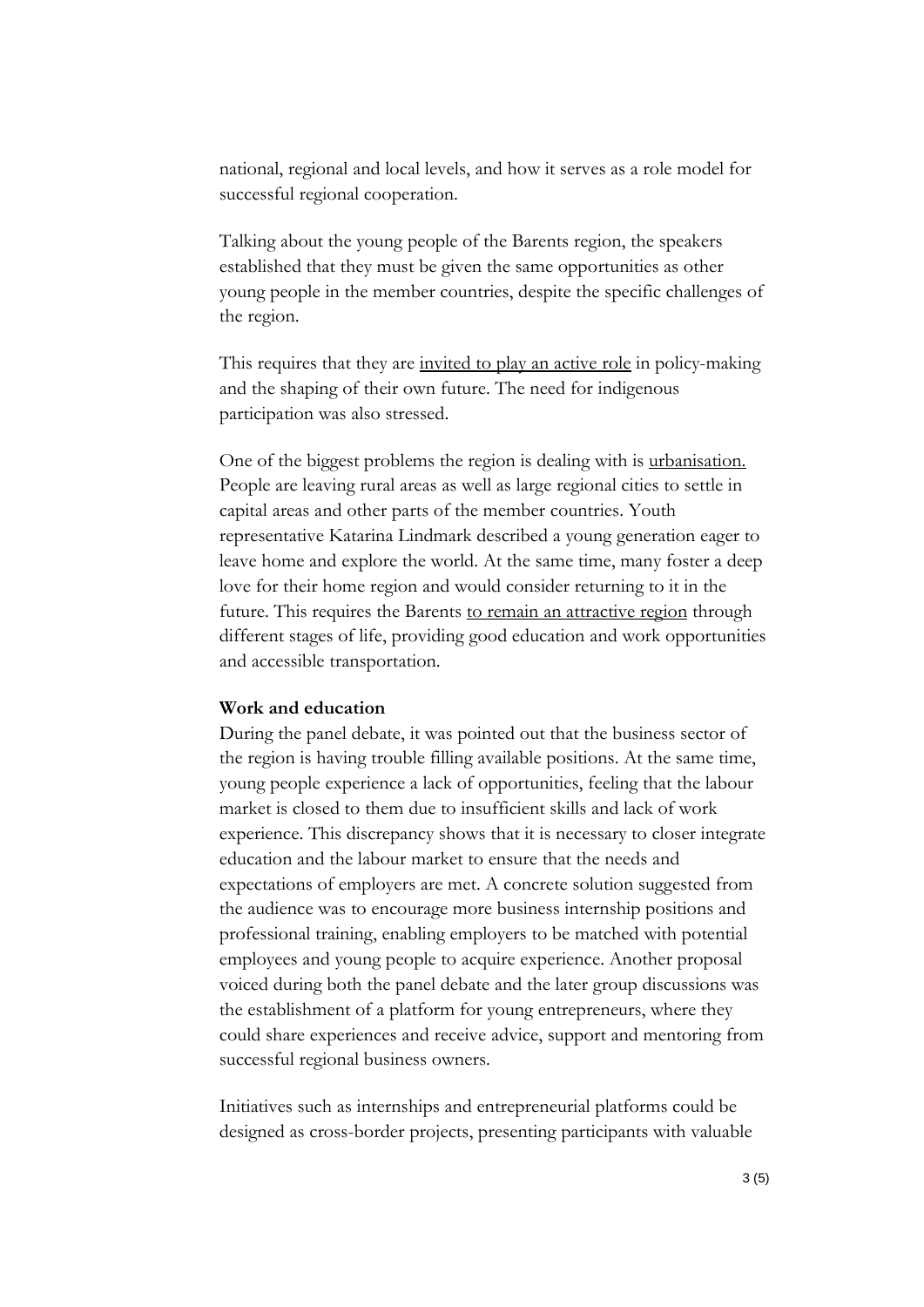international experience. Increased cross-border cooperation was also brought up during discussions about education. More exchange programmes would give young people the possibility to learn about the history, culture and living conditions of neighbouring countries and thus further strengthen cooperation on a people-to-people level.

It was also proposed that this could take the form of increased academic exchange, for example providing opportunities for international collaboration among graduates and post-graduates. This led to further discussion about differences in educational systems and the need for credits from each member state to be valid and easily translatable in the others.

## **Infrastructure**

While most were positive to increasing and strengthening cross-border cooperation, as well as labour and academic mobility, it was also acknowledged that this presented some obvious practical issues. The lack of sufficient intraregional infrastructure and difficulties travelling between countries were the two main problems. Visa-free travel within the region or a unique Barents passport were proposed by the audience as solutions to the latter. Regarding the former, several planned infrastructure projects were mentioned, such as the Arctic railway, that would further integrate the Barents region with national capitals and the continent. However, it was suggested that such projects did in fact not solve the real infrastructural issues of the region. National transport corridors are already, to a large extent, in place. What is needed instead is cross-border west-east transportation, which would allow for the closer integration of the Barents and its establishment as a coherent region. In the long term, this would also facilitate the development and strengthening of Barents cooperation, as accessible travel opportunities would allow for closer people-to-people contacts. It was also suggested that it would have a positive effect on intraregional business and trade.

Considering the infrastructure of the region, it is however important to not focus exclusively on traditional infrastructure, but to also keep in mind its digital infrastructure. The internet has changed and continues to change the way people work and study, making it possible to live in one place while working for a company or studying at a university located somewhere else. However, to fully benefit from this technological